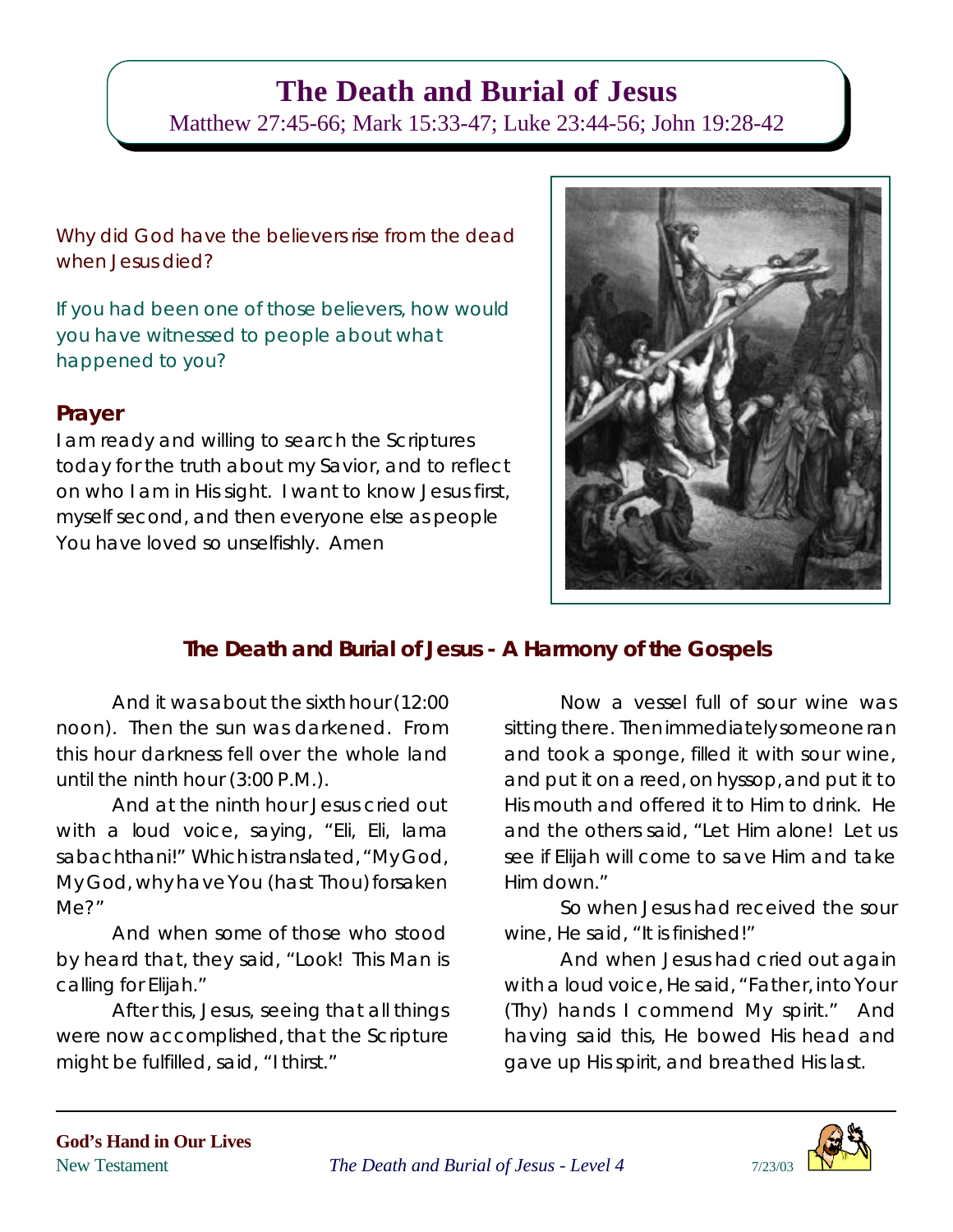Then, behold, the veil of the temple was tornin two from top tobottom, and the earth quaked; and the rocks weresplit,and the graves were opened; and many bodies of the saints who had fallen asleep were raised; and, coming out of the graves after His resurrection, they went into the holy city and appeared to many.

Now when the centurion, who stood opposite Jesus, saw what had happened and that He cried out like this, he glorified God, saying, "Certainly this was a righteous Man." When the centurion, and those with him who were guarding Jesus, saw the earthquake and the things that had happened, they feared greatly, saying, "Truly this Man was the Son of God."

And the whole crowd who came together to that sight, seeing what had been done, beat their breastsandreturned. But all His acquaintances and manywomen also were there, standing at a distance, looking on from afar, watching these things. Among them were Mary Magdalene, Mary, the mother of James the Less and of Joses, and Salome, the mother of Zebedee's sons. When Jesuswas in Galilee, they followed Him and ministered to Him, and they had followed Him from Galilee, ministering to Him. And there were many other women who had accompanied Him from Galilee and came up with Him to Jerusalem.

Therefore, because it was the Preparation Day, that the bodies should not remainonthe cross on the Sabbath(for that Sabbath was a high day), the Jews asked Pilate that their legs might be broken, and that they might be taken away. Then the soldiers came, and broke the legs of the first, and of the other who was crucified with Jesus; but when they came to Jesus and

saw that He was alreadydead, they did not breakHislegs; but oneof the soldiers pierced Hisside with a spear,and immediately blood and water came out.

And he who has seen has testified, and histestimony is true; and he knows that he is telling the truth, so that you may believe. For these things were done that the Scripture should be fulfilled, "Not one of His bonesshall be broken." And again, another Scripturesays, "They shall look on Him whom they pierced."

And after thesethings, when evening had come, because it was the Preparation Day, that is, the day before the Sabbath, behold, there came a rich man from Arimathea, a city of the Jews, named Joseph, who himself had also become a disciple of Jesus, but secretly, for fear of the Jews. He was a good and just man, who himself was also waiting for the kingdom of God. He was a prominent council member, but he had not consented to their counsel and deed.

This man took courage and went to Pilate and asked for the body of Jesus, that hemight take it away. And Pilate marveled that He was already dead; and, summoning the centurion, he asked him if He had been dead for some time. And when he found out from the centurion, Pilate gave him permission and commanded the bodytobe given to Joseph.

Then Joseph bought fine linen and came and took the body of Jesus down. And Nicodemus, who at first came to Jesus by night, also came, bringing a mixture of myrrh and aloes, about a hundred pounds. Then they took the body of Jesus and wrapped and bound it in strips of linen with the spices, as the custom of the Jews is to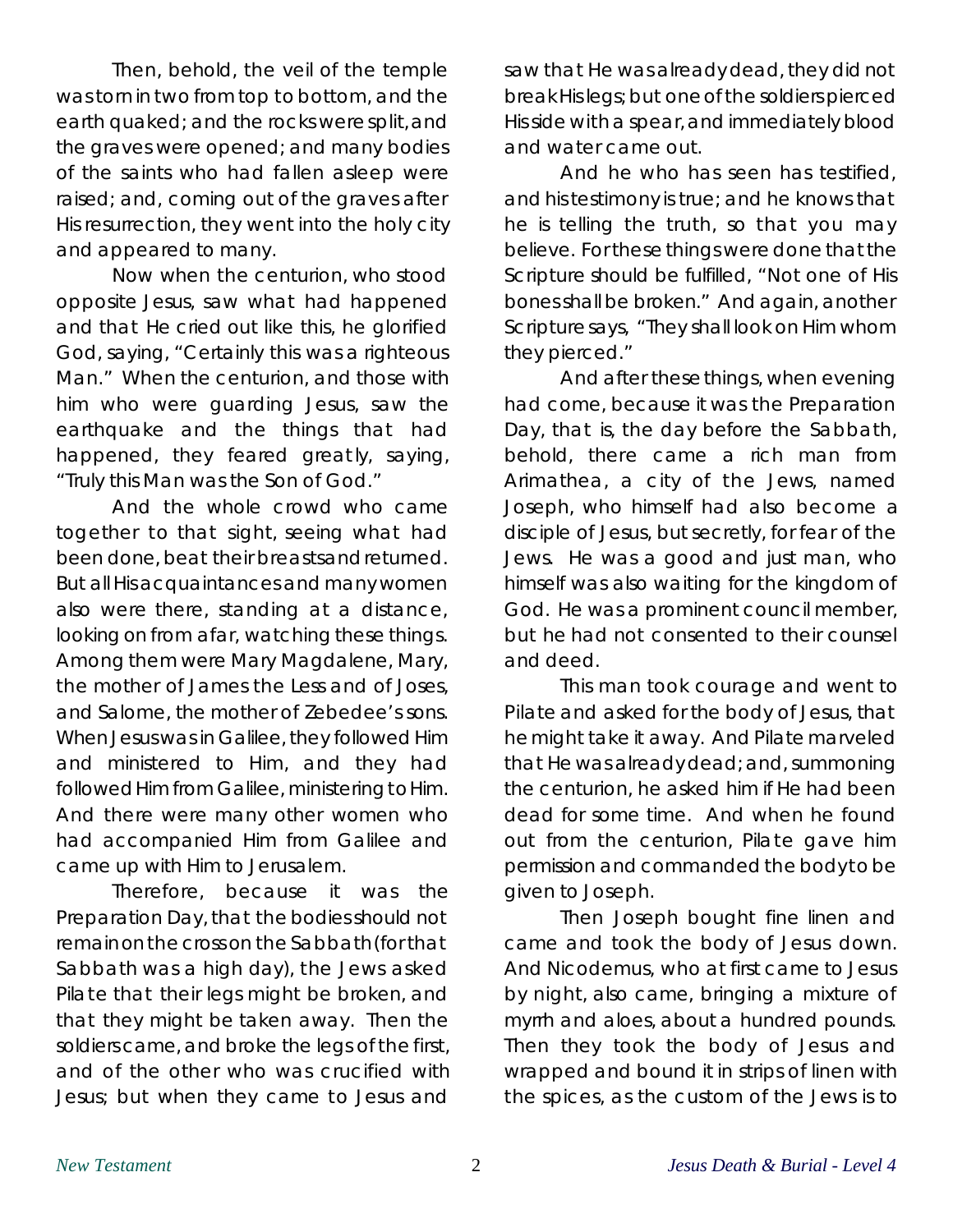bury.

Now in the place where He was crucified there was a garden, and in the garden, Joseph's own new tomb, that was hewn out of the rock, in which no one had yet been laid. Therefore, because of the Jews' Preparation Day—that day was the Preparation, and the Sabbath drew near—because the tomb was nearby, they laid Jesus there.

And the women who had come with Him from Galilee followed after. And Mary Magdalenewas there, and the other Mary, the mother of Joses, sitting opposite the grave. They observed the tomb, and where and how His body was laid. And Joseph rolled a large stone against the door of the tomb and went away. And the women returned and prepared spices and fragrant oils. And they rested on the Sabbath according to the commandment.

On the next day, which followed the Day of Preparation, the chief priests and Pharisees gat hered together to Pilate, saying, "Sir, we remember, while He was still alive, how that deceiver said, 'After three days I will rise.' Therefore command that the tomb be made secure until the third day, lest His disciples come by night and steal Him away and say to the people, 'He has risen from the dead.' Sothe last deception will be worse than the first."

Pilate said to them, "You have a guard; go your way, make it as secure as you know how."

So they went and made the tomb secure, sealing the stone and setting the guard.

# **Recalling Details**

- 1. What happened for three hours?
- 2. What did Jesus cry out at the ninth hour?
- 3. What had Jesus been suffering during those hours?
- 4. What was Jesus given to drink?
- 5. What were Jesus' final words?
- 6. What happened when Jesus died?
- 7. What confession did the centurion make?
- 8. Why weren't Jesus' legs broken?
- 9. What did the soldiers do to Jesus?
- 10. What did Pilate permit Joseph to do?
- 11. Who helped Joseph bury Jesus?
- 12. How was the door of the tomb closed?
- 13. What prophesy of Jesus bothered the chief priests and Pharisees?

**Outer Aim Jesus suffered, died, and was buried.**